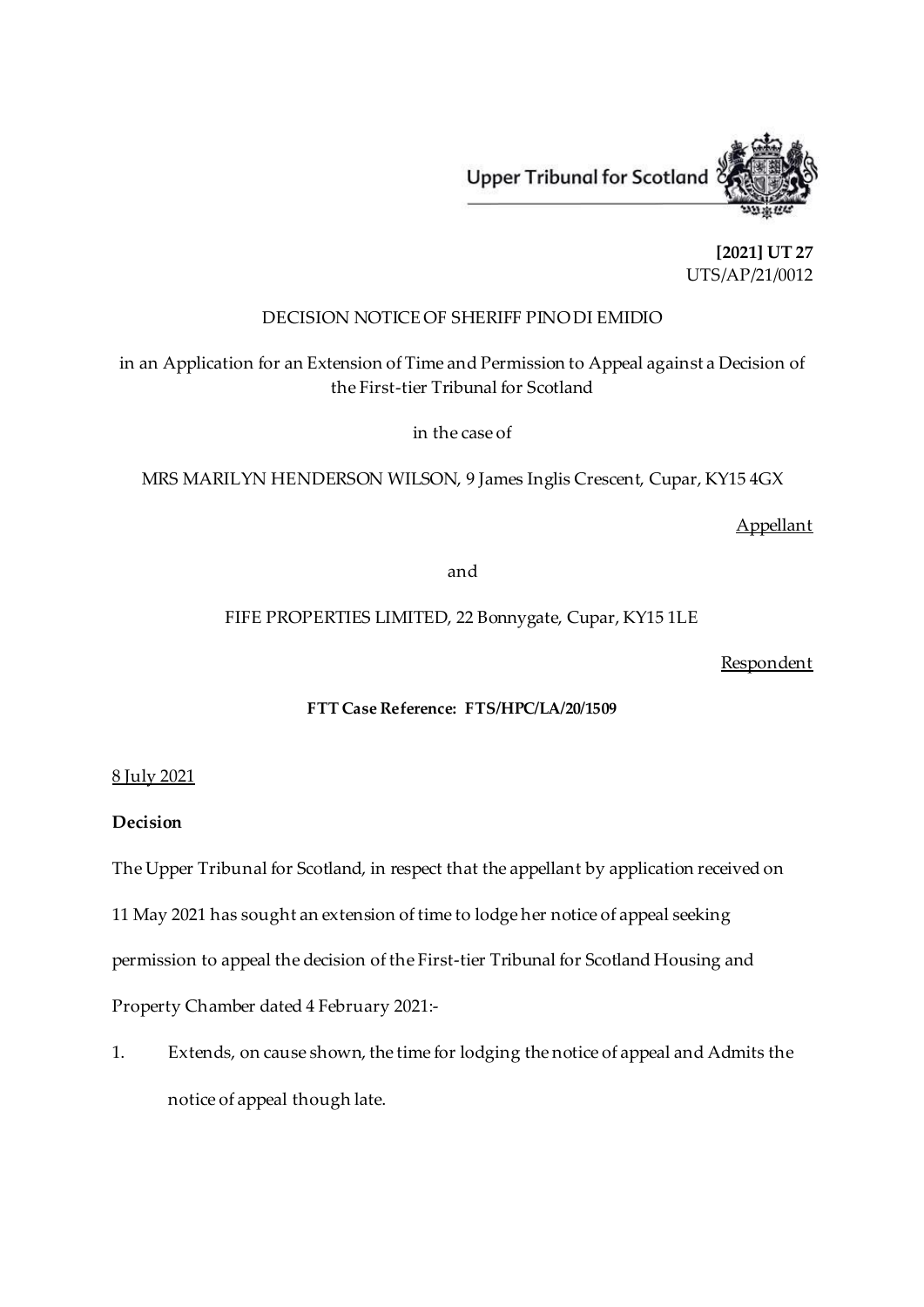2. Refuses the appellant permission to appeal in part the decision of First-tier Tribunal for Scotland Housing and Property Chamber dated 4 February 2021.

#### **Reasons for Decision**

### *Introduction*

[1] In this Note Mrs Marilyn Henderson Wilson is referred to as "the appellant" and Fife Properties Limited as "the respondent" unless the context otherwise requires.

### *Background*

[2] The appellant seeks permission to appeal ("PTA") a decision of the First-tier Tribunal Housing and Property Chamber ("FtT") dated 4 February 2021 which dealt with her complaint against the respondent of various breaches of the Letting Agent Code of Practice made under the Letting Agent Code of Practice (Scotland) Regulations 2016 ("the Code"). The FtT determined that the respondent had failed to comply with paragraphs 17, 19, 21, 26, 37, 39, 73 and 108 of the Code and awarded her the sum of £400 in compensation. The FtT also concluded that the respondent had not failed to comply with paragraphs 23, 27, 28, 30, 32m, 43, 55, 57, 62, 69, 85, 86, 90, 94 and 102 of the Code. On 1 March 2021 the appellant sought PTA from the FtT in relation to its decisions relating to paragraphs 23, 27, 57, 85, 90, 94 and 102 of the Code. The FtT refused PTA in a further decision which is dated 18 March 2021.

[3] After she learned that she had been refused PTA by the FtT the appellant decided she wished to exercise her right to ask this Tribunal for PTA in relation to the matters on which the FtT declined to give her permission. A letter sent by the appellant seeking PTA from this Tribunal bore the date stamp 17 March 2021 while the decision of the FtT to refuse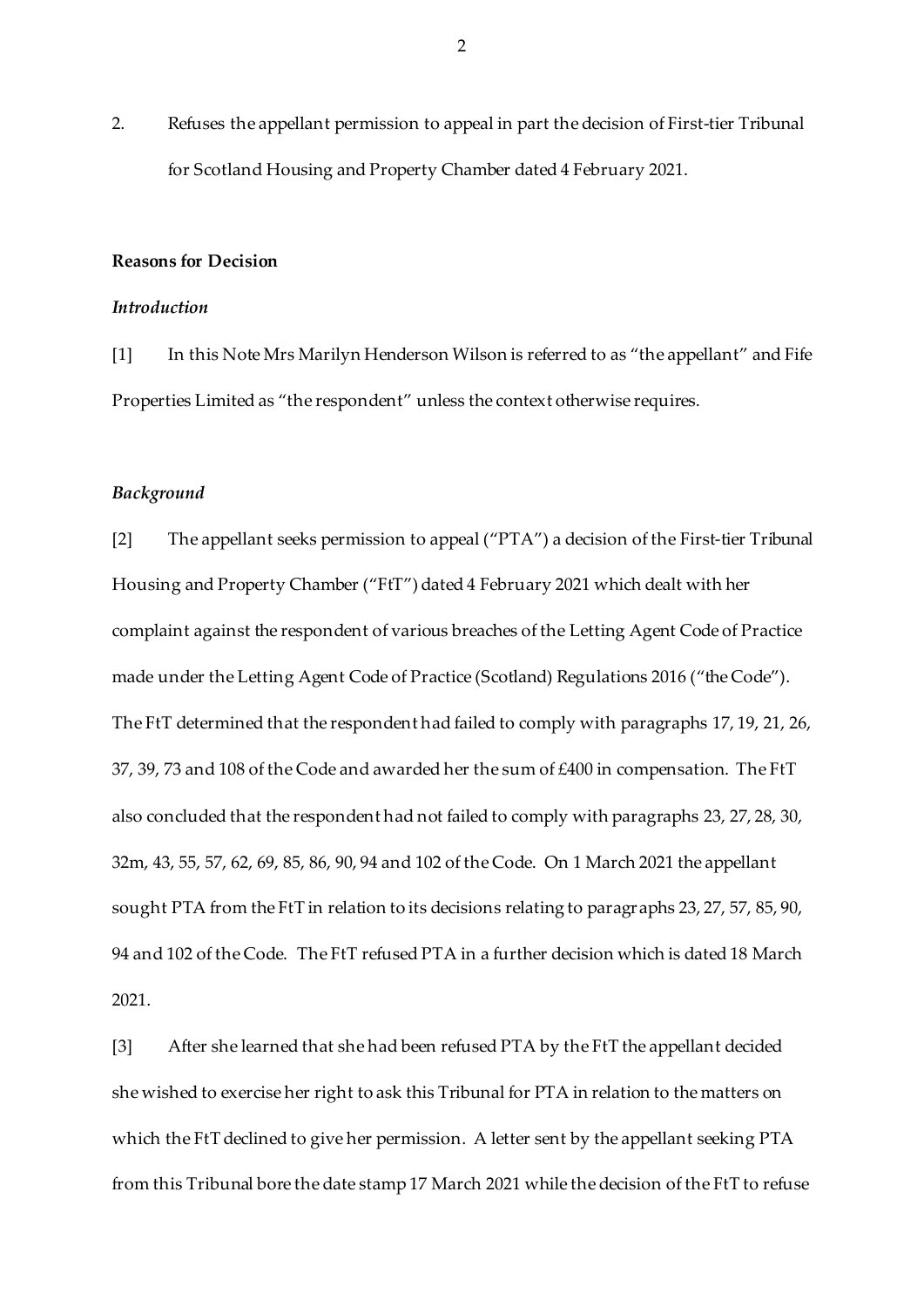PTA was dated 18 March 2021. This discrepancy arose because the FtT's decision to refuse PTA was sent to the FtT clerks on 12 March 2021 but was dated 18 March 2021. This error does not appear to have been noticed at the time and the FtT's decision to refuse PTA was issued on 15 March 2021 even though it bore the date of 18 March 2021. The appellant's postal submission that is date stamped 17 March 2021 is correct. I am satisfied that this is the correct sequence of correspondence.

[4] The letter in which the appellant advised she wished to seek PTA from this Tribunal remained in the hands of the FtT clerks from the point of its receipt until 6 May 2021 when it was passed to the clerks for this Tribunal. The appellant did not submit the form UTS-1 which is the usual way to seek PTA from this Tribunal. On 7 May 2021 the Upper Tribunal clerk wrote to the appellant and invited her to submit the form UTS-1 and other necessary documents. On 11 May 2021 the appellant complied with that request. By that time the application for PTA was out of time.

[5] There are two questions to be considered in this decision.

- a. Should time be extended to allow the appellant's application to the Tribunal for PTA to be lodged though late?
- b. Should PTA be granted in whole or in part?

#### *Question a.: The request for an extension of time*

[6] The appellant had submitted her request within the statutory time limit but this was received by the clerking team of the wrong tribunal. This is understandable as it was addressed to "Upper Tribunal Housing and Property Chamber." The application was incomplete. The documentation was not identified as relating to a matter that required to be dealt with by the Upper Tribunal clerks. It would appear that by reason of oversight this

3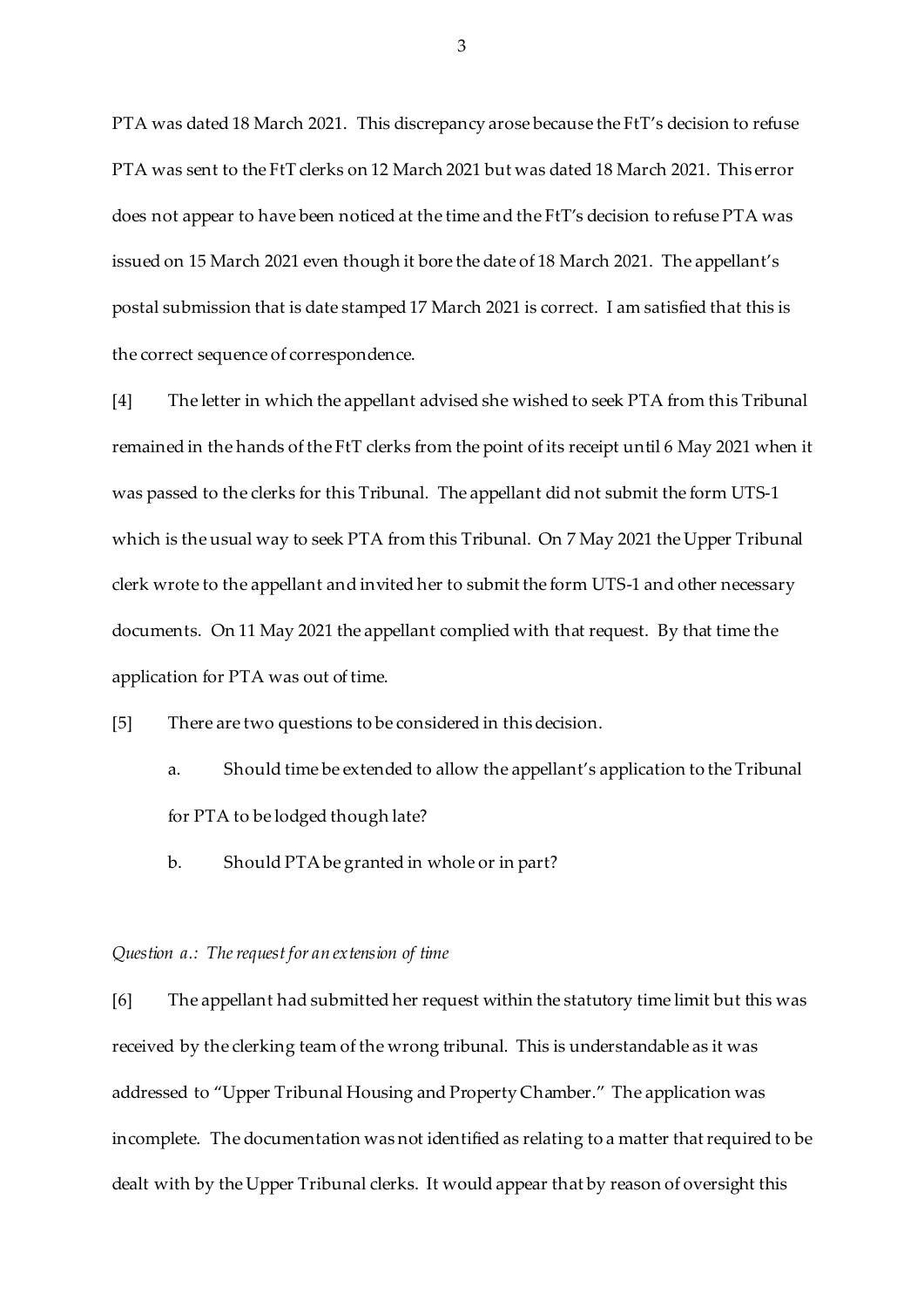was not appreciated for some weeks. If the appellant's letter had been passed on receipt to the correct Tribunal clerks, then the incomplete nature of the application would have been made clear to the appellant soon after 17 March 2021. The appellant responded promptly after the matter was drawn to her attention on 7 May 2021. I am satisfied that had she been made aware of the need to submit the form UTS-1 and other missing documents the appellant would have submitted a full application within the statutory time limit. In the circumstances, the appellant's request for an extension of the time limit to seek PTA is granted as the matter was delayed in part for reasons not attributable directly any fault on her part.

#### *Question b.: The request for permission to appeal*

[7] Section 46(4) of the Tribunals (Scotland) Act 2014 ("the 2014 Act") provides that PTA is to be granted where:

"… the Upper Tribunal is satisfied that there are arguable grounds for the appeal." The function of the Upper Tribunal is a limited one. An appeal under the 2014 Act is not an opportunity to rehear the factual matters argued before the FtT but rather to correct any errors of law that may have been made in the decision of the FtT.

[8] The FtT held a lengthy hearing on a very considerable number of complaints by the appellant of breach of the Code. The Code was made under section 48 of the Housing (Scotland) Act 2014 ("the HSA 2014"). Paragraph 2 of the Letting Agent Code of Practice (Scotland) Regulations 2016 (SSI 2016/133) made under the HAS 2014 gives statutory authority to the Code which is set out in the Schedule to the Regulations. The respondent provided written evidence but did not participate in the hearing. It could not be compelled to take part even though the appellant is aggrieved that they did not do so. The FtT was

4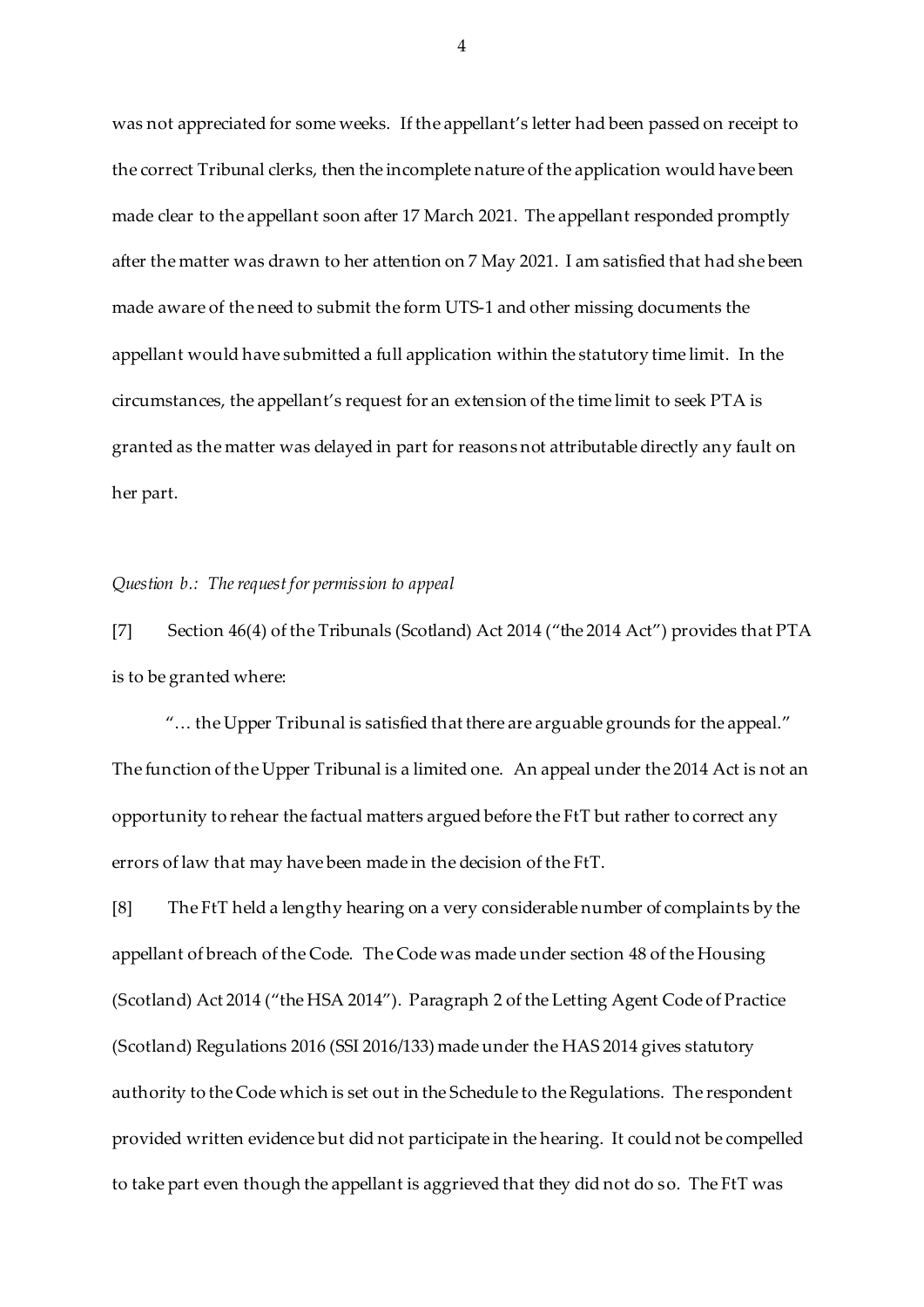fully entitled to take account of such submissions as the respondent made to it. The respondent has been found in breach of a number of the provisions of the Code and ordered to pay a sum in compensation. Those adverse findings may have significant ramifications for the respondent in the future. They are a matter of public record. The FtT has provided a full set of reasons for its decision to reject the other complaints made by the appellant and also for its decision to refuse PTA in respect of those complaints on which the appellant sought PTA.

[9] The appellant has expressly sought to provide a great deal more evidence in her application to this Tribunal. Her subsequent correspondence included the submission of numerous documents and photographs said to support her complaints. Her letter which was received on 17 March 2021 referred to the additional material. She asserted that the FtT had misunderstood the evidence and requested that this Tribunal reconsider it. She has not understood the strictly limited nature of the right of appeal under the 2014 Act. The proposed grounds of appeal disclose merely that the appellant simply disagrees with the conclusions of the FtT in relation to the matters on which she has been unsuccessful. Despite submitting more information she has made no serious attempt to demonstrate that there has been any error of law made by the FtT in respect of those matters she wishes to bring under review in her proposed appeal. In effect, she has sought a rehearing of certain of her rejected complaints. That is not the statutory function of this Tribunal. It was the function of the FtT to determine her complaints and it did so.

[10] The appellant has also alleged apparent bias and conflict of interest on the part of the FtT. She has attempted to impugn the motives of the members of the FtT who heard her application. The same allegation was made to the FtT which dealt with her allegations robustly and clearly in its decision to refuse PTA. She has accused the FtT members of bias

5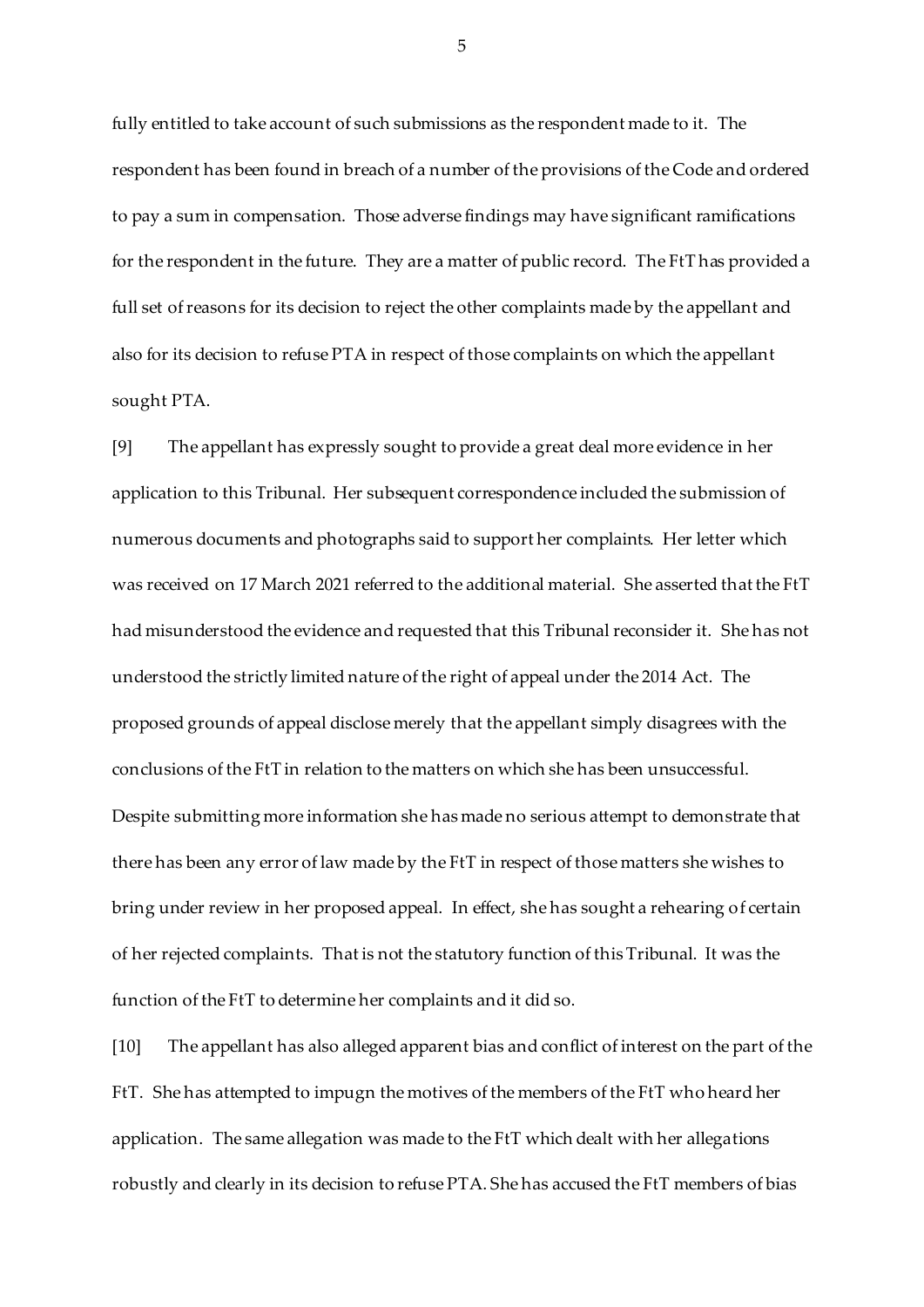in so far as it has not made findings of which she approves. She has stated that she considered that she has been libeled by a passage in the FtT decision. The English Court of Appeal provided general guidance on the approach to be taken when hearing an appeal where it is alleged that there has been bias or misconduct in the case of *Sarabjeet Singh* v *Secretary of State for the Home Department* [2016] EWCA 492; [2016] 4 WLR 183. The following passage from the postscript to the judgement of Davis LJ, with whom the other members of the court concurred, gives guidance in the context of appeals to the UK Upper Tribunal and is of relevance:

"53. …, the problems that have been highlighted by the course of events in this particular case do for the present permit at least some observations to be made: and they are ones which, I think, should be made.

(1) An allegation of bias or misconduct can only too easily be raised by a disgruntled litigant. It is therefore important that any application for permission to appeal, if based (in whole or part) on such a ground, is closely scrutinised when consideration is given as to whether permission to appeal should be granted. Such an allegation, if to be sufficient to merit the grant of permission at all, should ordinarily be expected to be properly particularised and appropriately evidenced …"

[11] I consider that this is guidance that I should follow in dealing with that part of the present application that alleges bias. I consider that the appellant has failed to provide any evidence to justify her allegations. The allegations of conflict of interest are not properly particularised and are not appropriately evidenced. They consist of mere assertion. As such they provide no basis for the grant of PTA.

### **Result**

[12] For these reasons, the questions a. and b. posed above at paragraph [5] are answered respectively "Yes" and "No". On cause shown, the time for lodging the notice of appeal is extended and the appeal notice admitted. The approach taken by the FtT in both its